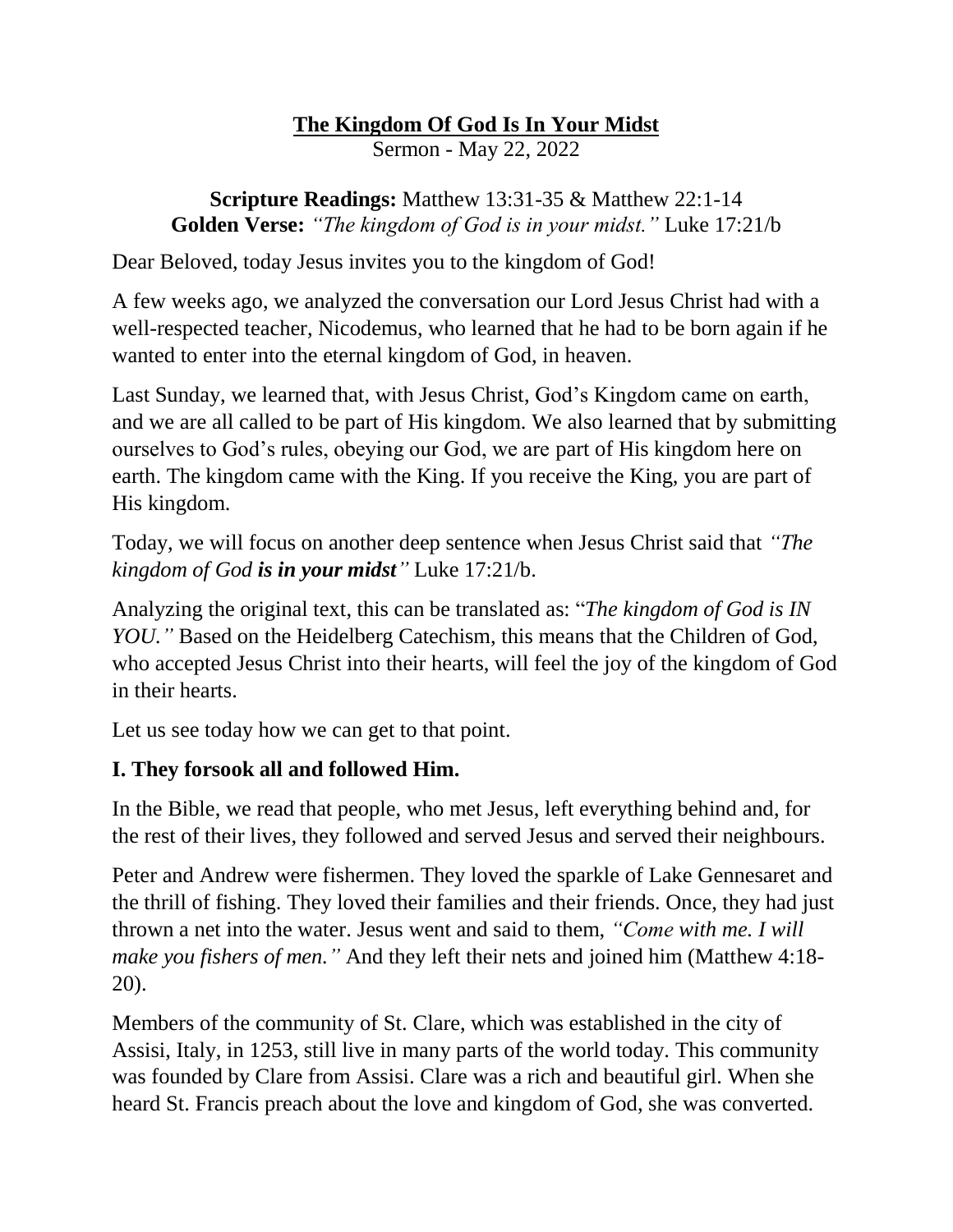She left her property and her family and went to join St. Francis' group. When St. Francis asked her: "Daughter, what do you want?" "God!" Clare replied.

Mary Charky had achieved the dream of her life in Sydney. She became world champion in high jump in 1938. When she returned home, all of Canada celebrated her. But, in just a few months, she suddenly disappeared. After a while, news exploded like a bomb among sports fans: Mary Charky lived in an Indian leprosy farm like a nursing nun. Her explanation when questioned by journalists was: "I found everything I was looking for in God. I found happiness."

I read about a young girl, called Susan, who never received a religious education; she was not baptized. At the age of sixteen, she announced to her parents that she believed in Christ Jesus and, from that moment, her life was filled with unknown joy. As a result, several members of her family soon became active Christians.

What moved these people, and the other tens and hundreds of thousands, throughout history? Who was God to them that transformed their whole lives?

The answer can be short: Jesus Christ moved into their hearts through the Holy Spirit, and they felt in their hearts the peace and the kingdom of God.

# **II. Repent! The Kingdom of God Has Arrived** (Mark 1:15)

# **1. The kingdom of God arrived in Christ.**

When Jesus started His mission, He announced that the kingdom of God's love has arrived with Him. We heard about this last Sunday.

# **2. The kingdom of God is in you.**

God loves us beyond all our imaginations. He loves us as the best mother or father on earth could love. This is why we can call Him our Father, our heavenly parent. Our God is taking care of us. He arranges everything so that His most beautiful plan can be realized in our lives. The Father sent us His Son Jesus, and He gave His life so that we could live a new life.

This is the good news of Jesus about the kingdom of God. His love has come to earth and we all can begin a new life in the kingdom of God here on earth. We can live with Christ and for Christ.

The love of God is present in the world. It surrounds man like light or the rays of the sun. But only those who respond to divine love enter the kingdom of God. For those who begin a NEW LIFE according to the will of God, according to the laws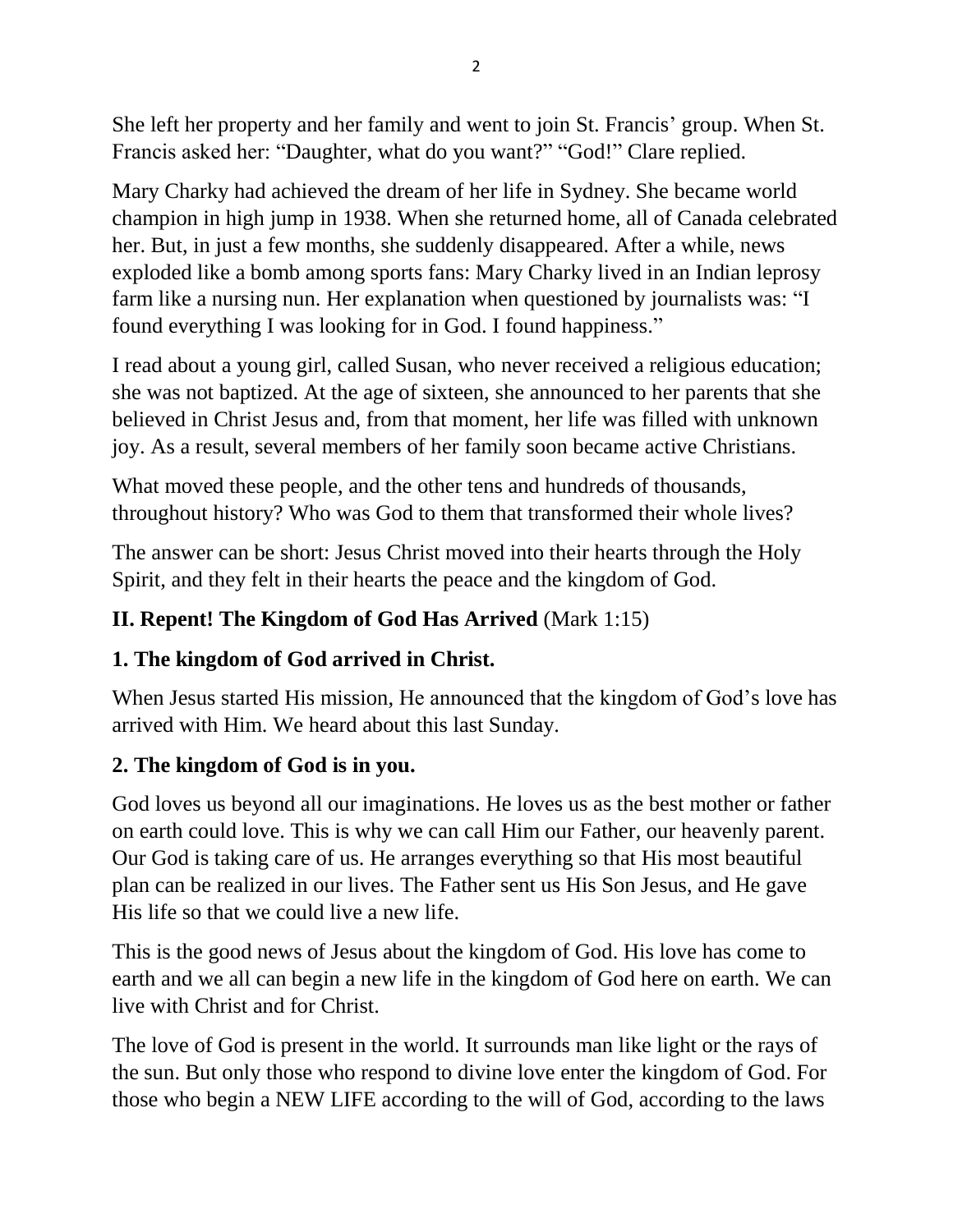of love, proclaimed by Jesus, God begins to live in their hearts, and they experience the peace and joy of this kingdom. So the kingdom of God is not tied to a geographical location, but tied to our hearts. *"The kingdom of God is in you; It is with you,"* says Jesus in Luke 17:21.

### **3. The kingdom of God is like treasure.**

The Lord Jesus shared with us two parables about the kingdom of God in Matthew 13:44-46:

*"The kingdom of heaven is like treasure hidden in a field. When a man found it, he hid it again, and then in his joy went and sold all he had and bought that field. Again, the kingdom of heaven is like a merchant looking for fine pearls. When he found one of great value, he went away and sold everything he had and bought it."*

Those who have Christ, and the joy of His kingdom in their hearts, are devoted people. God comes first in their lives. They are ready to give up things that are preventing them from following Jesus. They subject everything to a relationship with Christ. If God really is God in our hearts, He cannot be anywhere but in the first place in us. With a living faith we say: Lord God, You are the most important thing in my life.

As we progress along the path of our Christianity, we are sometimes faced with new challenges. Often, we can discover that we have not given up everything that God expects us to give up for a better progress. When we are ready to lose our selfishness over and over again, we are constantly getting much more from God. *"And everyone who has left houses or brothers or sisters or father or mother or wife or children or fields for my sake will receive a hundred times as much and will inherit eternal life"* Matthew 19:29. Conversely, whoever is not ready to put God in the first place, the seed of the divine life dies. *"A farmer went out to sow his seed. As he was scattering the seed, some fell along the path; it was trampled on, and the birds ate it up.*" (Luke 8:5)

# **4. The kingdom of God is like a mustard seed.**

The kingdom of God can grow in us. *"The kingdom of God is like a mustard seed,"* says Jesus. *"Initially smaller than any other seed, but when it grows up ... it grows into a tree."* Matthew 13:31.

The kingdom of God is growing in the world. The kingdom of God is like yeast which leavens the dough (Matthew 13:33). It is like salt that gives food a taste and